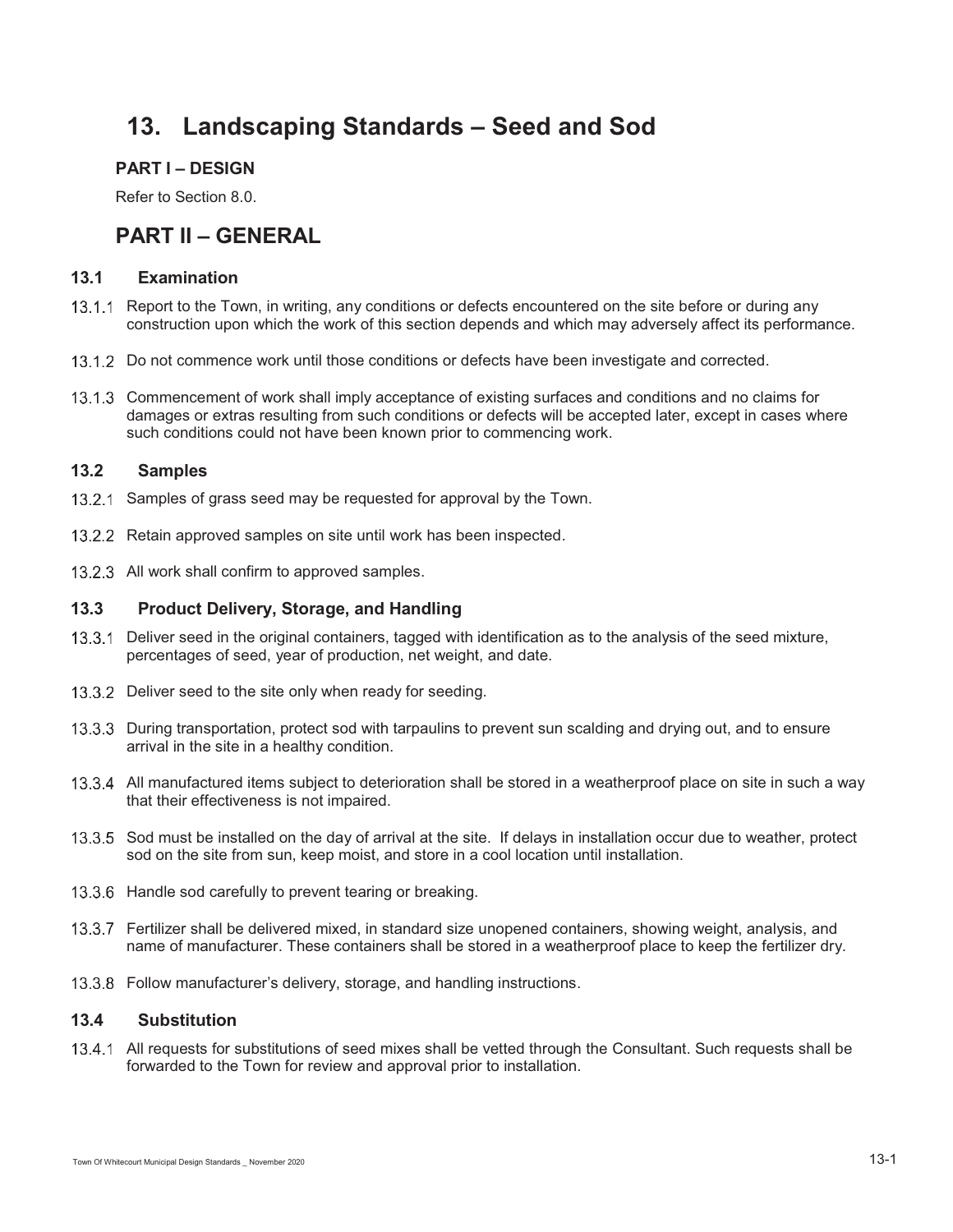## **13.5 Inspection**

- 13.5.1 The Town will inspect all seed and sod installations.
- 13.5.2 Prior to the commencement of installation, all materials may be inspected and approved whether at the source of local supply or on site at the discretion of the Town. Previous approval will not impair the right of the Town during the course of construction to reject sod which has been damaged or which, in any way, does not conform to the specifications.
- 13.5.3 Give timely notice, in writing, to the Town when materials are available for inspection.
- 13.5.4 At the time of inspection, all turf shall be alive and in a healthy, satisfactory growing condition.
- 13.5.5 Remove all rejected materials from site immediately.

#### **PART III - PRODUCTS**

## **13.6 Grass Seed**

- 13.6.1 All grass seed mixes shall have a minimum purity of 98% and minimum germination of 95%.
- 13.6.2 All seed must be from a recognized seed firm having membership in the Canadian Seed Trade Association. Seed must meet the requirements for the Seeds Act for Canada No. 1 grade seed and seed shall be certified No. 1 grade. The Town may request germination tests, purity tests, and/or weed seed analyses to confirm conformance.
- 13.6.3 Seed Mixes: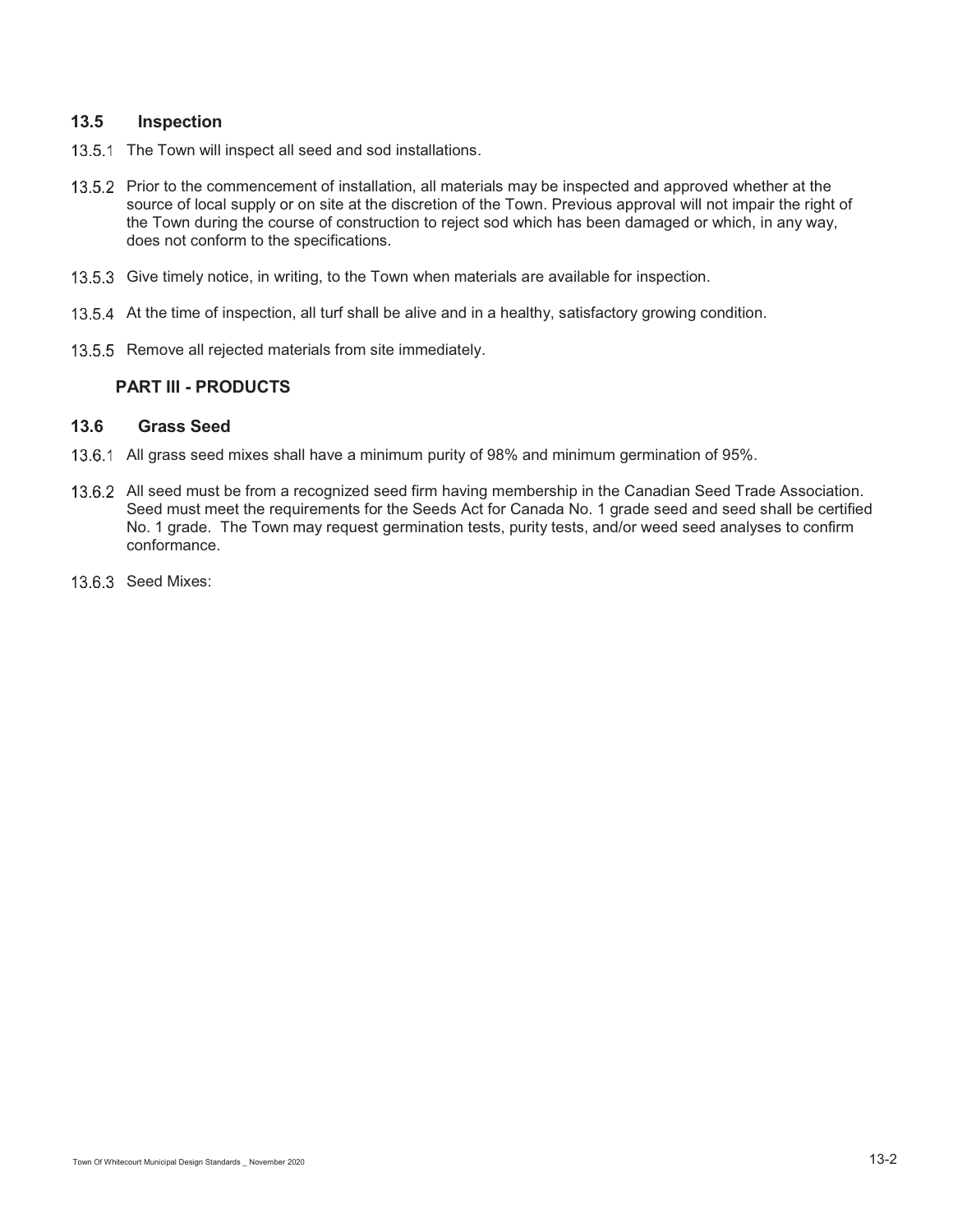#### 13.6.4 Acceptable cultivars:

| Seed                       | <b>Acceptable Cultivar</b>                                                                                               |
|----------------------------|--------------------------------------------------------------------------------------------------------------------------|
| <b>Kentucky Bluegrass</b>  | A34, Able 1 Alpine, America, Banff, Baron, Challenger,<br>Cheri, Cynthia, Midnight, Nugget, Ram 1, Touchdown, Washington |
| <b>Creeping Red Fescue</b> | Jasper, Fortress, Boreal, Shademaster, Flyer                                                                             |
| <b>Wheat Grass</b>         | AEC Hillcrest Awned, Elbee Northern, Walsh Western<br>Streambank, Sodar Streambank                                       |
| <b>Perennial Ryegrass</b>  | Fiesta II, Palmer, Manhattan                                                                                             |

#### **13.7 Sod**

- 13.7.1 Sod shall conform to the specifications of the Canadian Nursery Sod Growers of Landscape Alberta Nursery Trades Association, be vigorous and healthy with a strong fibrous root system, free from disease, insect pests, stones, burns, dry or bare spots, and tears.
	- a. Sods shall be machine stripped at a uniform thickness of 15 mm  $(\pm 5 \text{ mm})$ , delivered and installed within a period of 24 hours, unless a suitable preservation method is authorized prior to delivery. Sod shall be thickness determined at the time of stripping and shall exclude top growth and thatch.
	- b. Sod shall conform to the following mix:

| Seed                                                                 | <b>Percent of Mixture</b> |
|----------------------------------------------------------------------|---------------------------|
| <b>Kentucky Bluegrass</b>                                            | $70 - 90%$                |
| <b>Creeping Red Fescue</b>                                           | $10 - 30%$                |
| Must contain a minimum three cortified Kantualar Dlue areae outtings |                           |

1 – Must contain a minimum three certified Kentucky Blue grass cultivars.

- c. Other grasses and clover shall not be apparent in the sod and there shall be no more than one broadleaf weed or ten other weeds for every 45  $\text{m}^2$ .
- d. Wooden pegs required to hold sod in place shall have dimensions of approximately 15 mm x 35 mm x 300 mm. Metal pegs will not be accepted.

## **13.8 Binder**

- Use Turfmaster Hydro Seal or equivalent, compatible binder additive at the manufacturer's recommended rate, sufficient to mix a consistent slurry.
- 13.8.2 Binder shall be mixed and supplied by a recognized supplier and shall have tested rates of purity.

## **13.9 Mulch**

- 13.9.1 Mulch shall be wood cellulose fibre containing no contaminants.
	- a. Fibre shall be supplied by a recognized supplier and shall a certified weight and composition.
	- b. Minimum application rate is 16.0 kg of air dry fibre per 100 m<sup>2</sup>.
	- c. Fibre shall be measured as it is fed into the seeder.

## **13.10 Fertilizer**

13.10.1 Use standard commercial fertilizers with quaranteed chemical analyses.

13.10.2 Fertilizers shall be clearly labeled and supplied in unopened, moisture-proof containers.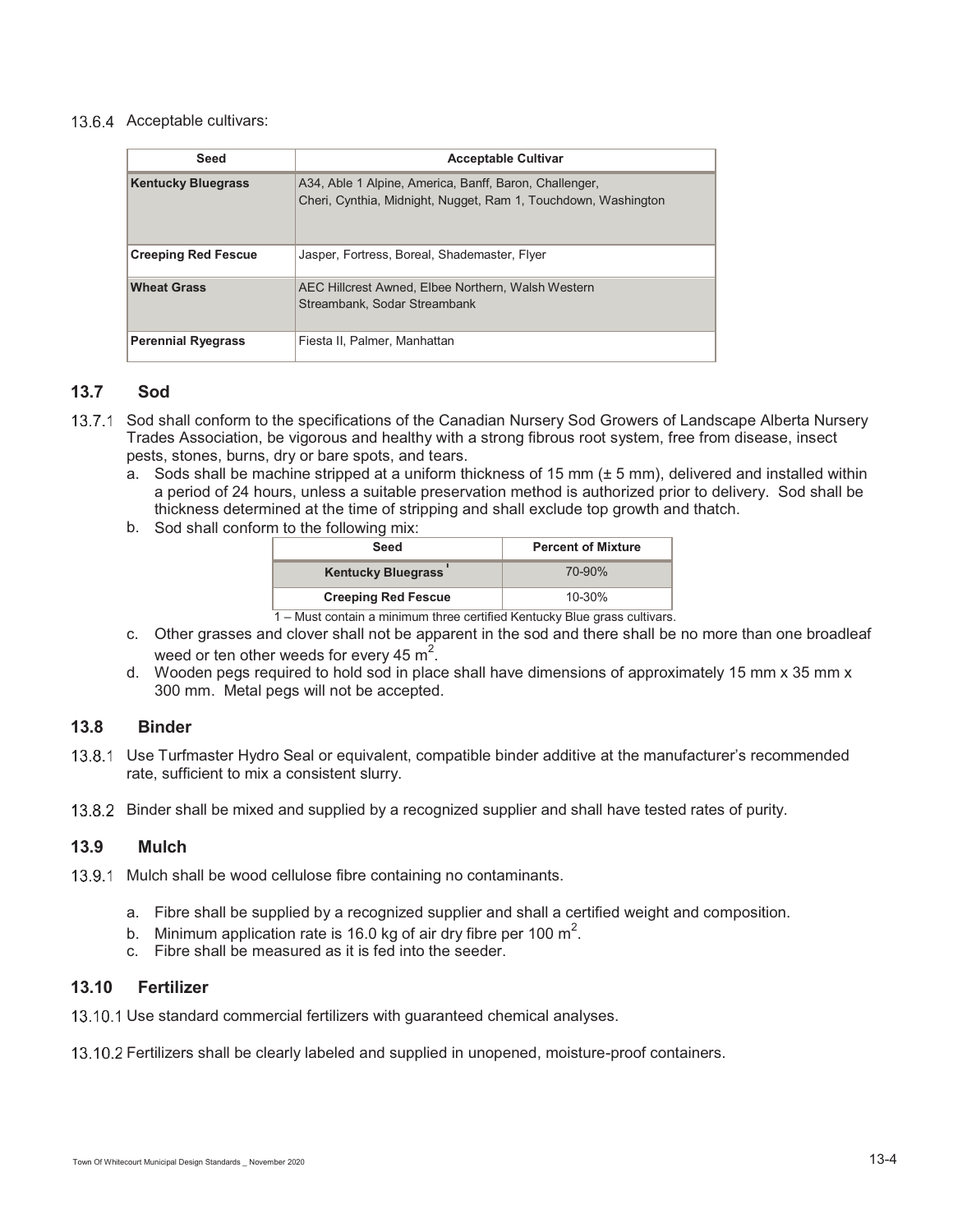#### 13.10.3 Fertilizer requirements are as follows:

| Type 1 – Rate 3.5 kg/100 m <sup>2</sup>   |       |  |  |  |
|-------------------------------------------|-------|--|--|--|
| <b>Total Nitrogen</b>                     | 19%   |  |  |  |
| <b>Available Phosphoric Acid</b>          | 19%   |  |  |  |
| <b>Potash</b>                             | 19%   |  |  |  |
|                                           |       |  |  |  |
| Type 2 – Rate 3.5 kg/100 $m^2$            |       |  |  |  |
| <b>Total Nitrogen</b>                     | 10%   |  |  |  |
| <b>Available Phosphoric Acid</b>          | 30%   |  |  |  |
| Potash                                    | 10%   |  |  |  |
|                                           |       |  |  |  |
| Type $3 -$ Rate 3.5 kg/100 m <sup>2</sup> |       |  |  |  |
| <b>Ammonia</b>                            | 12%   |  |  |  |
| Phosphate                                 | 51%   |  |  |  |
| <b>Sulphate</b>                           | $0\%$ |  |  |  |

- 13.10.4 Fertilizers shall be granular, water-soluble type.
- 13.10.5 The Town may require changes to the fertilizer feed rates if an analysis of the topsoil shows this to be necessary.

## **13.11 Water**

- 13.11.1 Water shall be clean and free of any substance that may inhibit vigorous growth of the plants.
- 13.11.2 The Contractor prior to submission of his/her bid or quotation shall investigate the type and distance of water supply available.
- 13.11.3 A permit shall be required if water is to be obtained from a Town hydrant.

## **PART IV – EXECUTION**

## **13.12 Preparation**

- 13.12.1 Remove weeds and debris from topsoil.
- 13.12.2 Verify grades and check that topsoil has been placed as required.
- 13.12.3 Notify the Town prior to commencing seeding or sodding operations.
- 13.12.4 Apply fertilizer according to the manufacturer's instructions or as directed by the Town.
- 13.12.5 Apply fertilizer with a spreader at the designated rate.
- 13.12.6 Mix fertilizer thoroughly into the upper portion of the topsoil.
- 13.12.7 Float and level out the finished topsoil surface.

#### **13.13 Seeding**

- 13.13.1 Seeding or sodding must be done between May 1 and September 30, unless otherwise approved by the Town in writing depending on weather conditions.
- 13.13.2 Do not seed when prepared topsoil is covered with frost, snow, or standing water.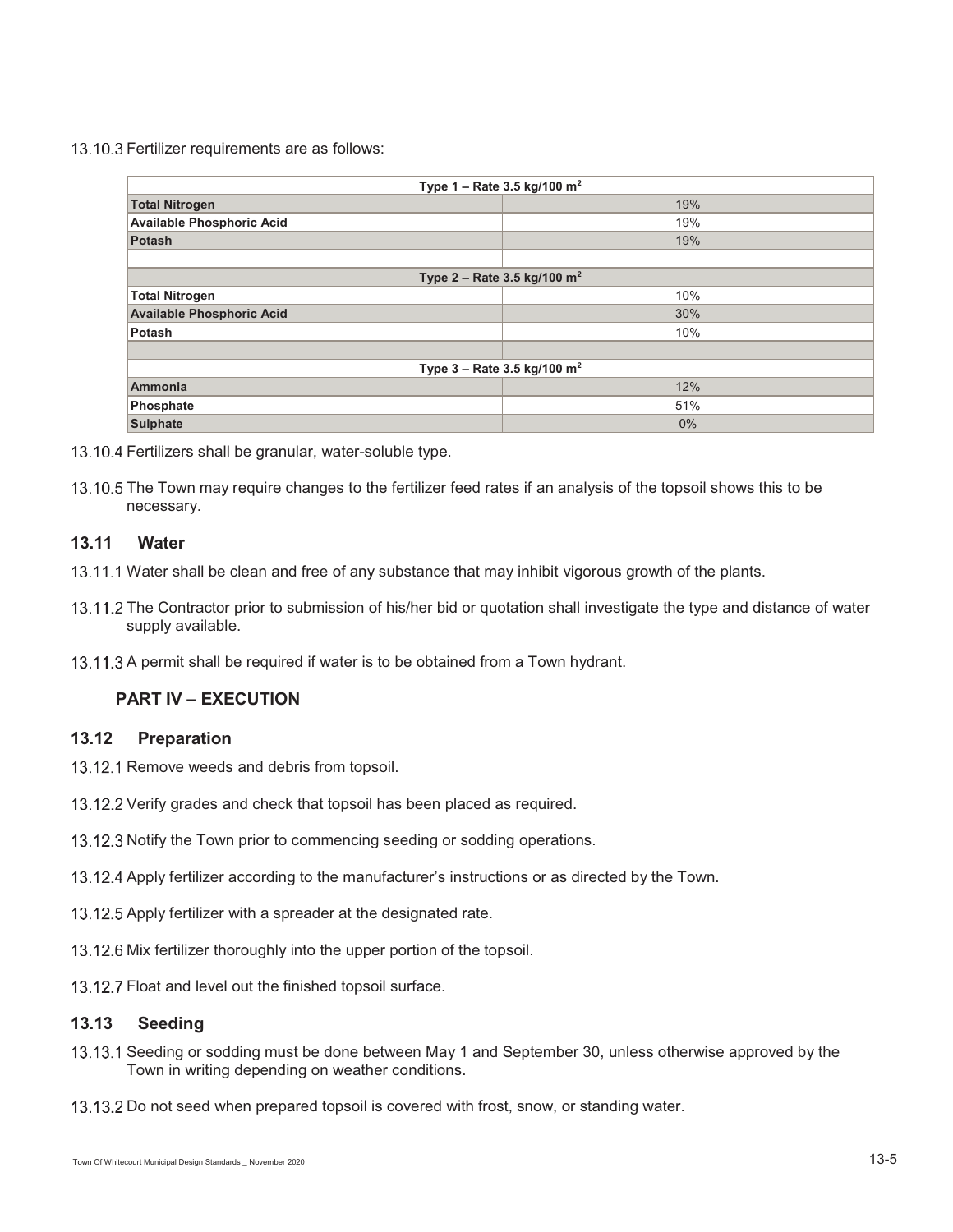- 13.13.3 Conduct seeding operations in low wind conditions only. Do not carry out seeding operations when wind velocities pose the risk to cause seed mix to be blown. Suspend and delay seeding operations if the Town determines wind conditions are unsuitable.
- 13.13.4 Proceed with seeding operations in accordance with sound horticultural practices.
- 13.13.5 Hand broadcast seeding is unacceptable except for site-specific repair work and pre-authorized work in naturalization areas.
- 13.13.6 Mechanical Seeding
	- a. For slopes flatter that 3H:1V, apply Parks and Boulevards Mix, unless otherwise specified, by mechanical dry spread (Brillion or Cyclone type) at a rate of 24 kg/1,000  $\text{m}^2$ .
	- b. Apply in two passes, each pass at a rate of 12 kg/1,000  $m^2$  and perpendicular to each other.
	- c. Lightly roll seeded area after seed application is complete.
	- d. Spread Type 3 fertilizer evenly over the area and at the rate specified.
	- e. Thoroughly harrow the site after fertilizing.

#### 13.13.7 Hydro Seeding

- a. For slopes 3H:1V or steeper, apply Naturalization and Low Maintenance Mix, unless otherwise specified, by hydro seeder.
- b. Mix seed with water, mulch, and fertilizer in the following application rates:

| Ingredient        | Quantity                                                                                                       |
|-------------------|----------------------------------------------------------------------------------------------------------------|
| <b>Grass Seed</b> | 2.0 kg/100 m <sup>2</sup><br>16 kg/100 m <sup>2</sup><br>160 L/100 m <sup>2</sup><br>3.5 kg/100 m <sup>2</sup> |
| <b>Mulch</b>      |                                                                                                                |
| Water             |                                                                                                                |
| <b>Fertilizer</b> |                                                                                                                |

- c. Thoroughly mix seed, water, mulch, fertilizer, and binder (where specified) in a slurry.
- d. Uniformly apply the slurry mixture and cover with an acceptable mulch.
- 13.13.8 Seed Germination, Dry Seed, and Hydro Seed Applications
	- a. If 95% of seed fails to germinate within two (2) growing months, re-cultivate and re-seed until germination takes place.
	- b. Approximately six (6) weeks after germination, apply supplementary fertilizer 27-14-0 at a rate determined by topsoil analysis, or such other fertilizer as may be required by the Town.

## **13.14 Sodding**

13.14.1 Firm the sod-bed by rolling before application.

- 13.14.2 Thoroughly irrigate the soil prior to placing sod. Sod shall not be laid on soil that is dry and powdery.
- 13.14.3 Cut sod by suitable methods and in accordance with the recommendations of the Landscape Alberta Nursery Trades Association.
- 13.14.4 Handle sod carefully when loading and installing to prevent tearing or breaking.

#### 13.14.5 Installation

- a. Lay sod evenly in staggered rows with edges and ends butted tightly. If sodding is required on any slope 3H:1V or steeper, sod may be pegged with short wooden pegs set flush with the ground, 25 pegs per 10m2, to prevent sod from slipping.
- b. On slopes, lay sod with the longer dimension oriented downhill.
- c. Blend edges of sod with existing grass or cultivated areas.<br>d. Where sod butt joins surface paving or other surface featur
- Where sod butt joins surface paving or other surface features (i.e. manholes, catch basins, sidewalks, curbs, driveways, roads), position the sod turf crown flush with the finished hard surface.
- e. Top dress seams as required with topsoil.